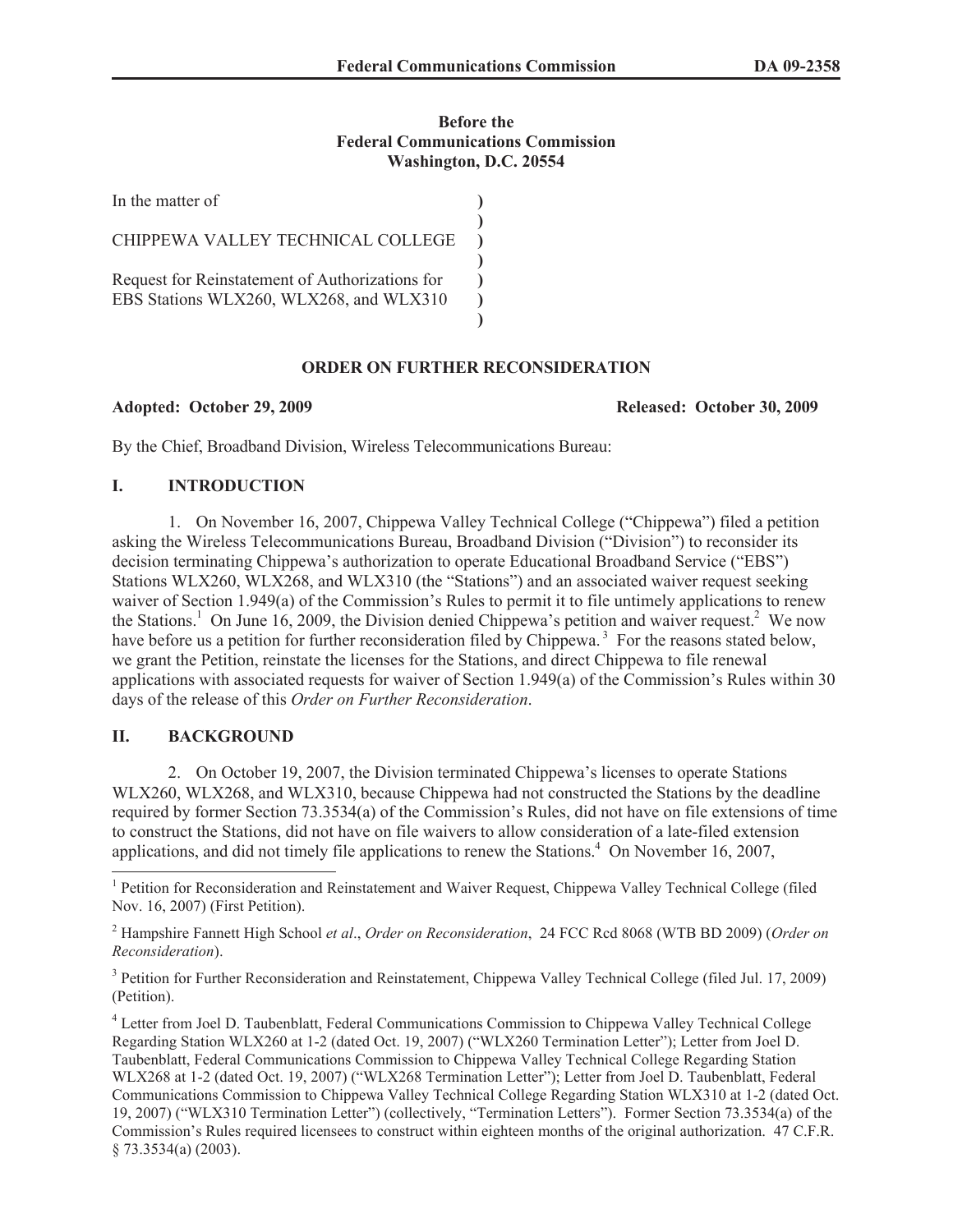Chippewa filed a petition for reconsideration of the Division's decision and a request for waiver of Section 1.949 of the Commission's Rules to permit it to late-file an application to renew the Stations.<sup>5</sup> Chippewa argued that it was unable to timely file its renewal applications because it lost its FCC counsel, its commercial lessee, and its internal knowledge of Commission processes through the loss of key personnel.<sup>6</sup> In addition, Chippewa argued that the Division's decision was based, in part, on erroneous information and that Chippewa had in fact constructed the Stations, although it could find the Notice of Completion of Construction for only one station,  $WLX310<sup>7</sup>$  Chippewa then asked for a waiver of Section 1.949(a) of the Commission's Rules arguing that the changing regulatory environment had made it difficult for Chippewa to comply with the rules and that a waiver was in the public interest because Chippewa would be able to provide advanced telecommunication services to its student body and to rural communities in Wisconsin.<sup>8</sup> Sprint Nextel opposed the Chippewa's petition and waiver request.<sup>9</sup> Shekinah Network filed a Request for a Declaratory Ruling asking that the Geographic Service Area (GSA) of its Station WNC868, which overlaps the geographic service area of Chippewa's Station WLX260, not be required to "split-the football" if Chippewa's license to operate WLX260 should be reinstated<sup>10</sup>

3. On June 16, 2009, the Division denied Chippewa's Petition for Reconsideration.<sup>11</sup> The Division rejected Chippewa's claim that "changed circumstances" excused its failure to construct the stations or to timely file renewal applications.<sup>12</sup> The Division found that the "changed circumstances" cited by Chippewa, an ongoing rulemaking proceeding and existing bankruptcy filing by a previous operator, do not constitute "changed circumstances" under Section 1.106(c) of the Commission's Rules.<sup>13</sup> The Division noted that Chippewa had alleged that Station WLX310 was constructed, but concluded that Chippewa had failed to establish that a certification of construction was filed with the Commission.<sup>14</sup> Moreover, the Division held that even if Station WLX310 had been properly constructed, the license was

6 *Id.* at 3.

8 *Id*. at 4-6.

<sup>9</sup> Opposition of Sprint Nextel Corporation (filed Nov. 21, 2007) (Sprint Nextel Opposition).

<sup>10</sup> Request for a Declaratory Ruling, Shekinah Network (filed Nov. 27, 2007) at 1. On March 18, 2008, the Commission adopted a declaratory ruling clarifying its policy concerning the division of overlapping geographic service areas (GSAs) between active EBS licensees and EBS licensees whose licenses expired prior to January 10, 2005 but are later reinstated. Amendment of Parts 1, 21, 73, 74 and 101 of the Commission's Rules to Facilitate the Provision of Fixed and Mobile Broadband Access, Educational and Other Advanced Services in the 2150-2162 and 2500-2690 MHz Bands, *Third Order on Reconsideration and Sixth Memorandum Opinion and Order and Fourth Memorandum Opinion and Order and Second Further Notice of Proposed Rulemaking and Declaratory Ruling,* WT Docket No. 03-66, 23 FCC Rcd 5992, 6053-6060 ¶¶ 161-179 (2008). The Commission stated if a BRS or EBS license was expired on January 10, 2005, and such license is later reinstated *nunc pro tunc* pursuant to a waiver granted for a late-filed renewal application granted after the adoption date of this *Fourth Memorandum Opinion and Order*, that licensee's geographic service shall not include any portion of its former protected service area that overlapped with another licensee whose license was in active status on January 10, 2005 and on the date the expired licensee's late-filed renewal application was granted, unless a finding is made that splitting the football is appropriate because of manifest Commission error or other unique circumstances. *Id.* at 6060 ¶ 179.

<sup>11</sup> *Order on Reconsideration*, 24 FCC Rcd at 8068, 8073 ¶¶ 1, 11.

<sup>12</sup> *Id*. at 80771-8072 ¶¶ 6-7.

<sup>13</sup> *Id*. at 8072-8073 ¶¶ 7-8. *See also* 47 C.F.R. § 1.106(c).

<sup>14</sup> *Order on Reconsideration*, 24 FCC Rcd at 8071-8072 n.23.

<sup>5</sup> First Petition.

<sup>7</sup> *Id*. at 3-4 and n.3.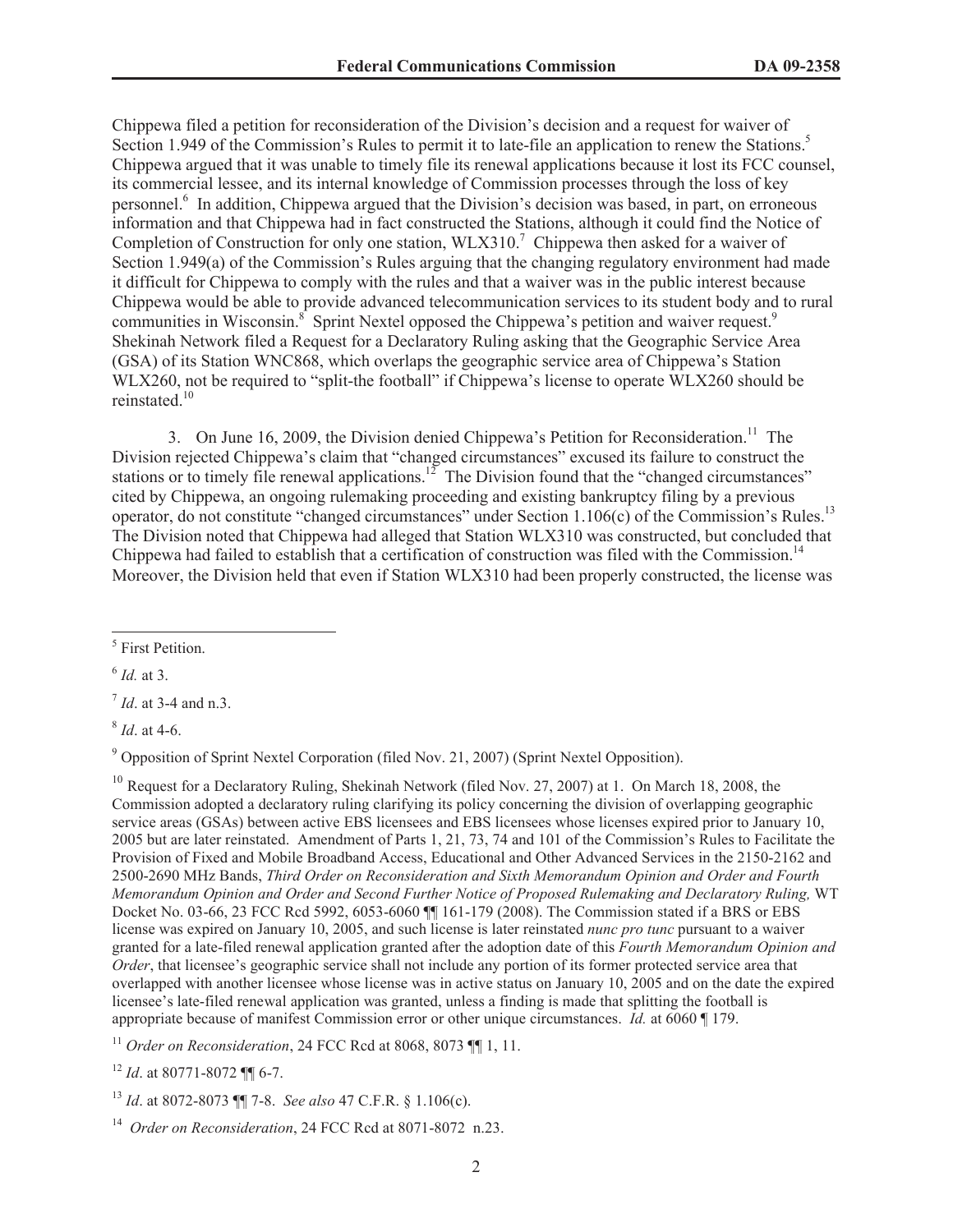subject to termination for failure to properly renew the license.<sup>15</sup>

4. On July 17, 2009, Chippewa filed the instant Petition.<sup>16</sup> Chippewa asks the Division to further reconsider its decision because it has discovered evidence in the Commission's files that Station WLX310 had been timely constructed and therefore, the Division's decision in the Termination Letters and the *Order on Reconsideration* was issued based, in part, on erroneous information.<sup>17</sup> Chippewa asserted that it strongly believed that Stations WLX260 and WLX268 were also timely constructed.<sup>18</sup> Based on this new information, Chippewa argues that reinstating the licenses for the Stations would be consistent with the Division's recent decision to grant waivers to 116 late-filed EBS renewal applications.<sup>19</sup> Chippewa also asserts that permitting Chippewa to file a renewal application is in the public interest because Pierce County, Wisconsin is interested in using the spectrum to serve its underserved and unserved residents.<sup>20</sup> The current Petition is unopposed.

## **III. DISCUSSION**

5. Section 1.106(c) of the Commission's Rules provides that we will accept a petition for reconsideration relying on facts not previously presented to the Commission only in one of three scenarios: (1) the petition relies on facts which relate to events which have occurred or circumstances which have changed since the last opportunity to present such matters;<sup>21</sup> (2) the petition relies on facts unknown to petitioner until after his last opportunity to present such matters which could not, through the exercise of ordinary diligence, have been learned prior to such opportunity;<sup>22</sup> or (3) the designated authority determines that consideration of the facts relied on is required in the public interest.<sup>23</sup> We find that reconsideration of our decision in the Termination Letters and the *Order on Reconsideration* as it relates to Chippewa's licenses to operate the Stations is in the public interest because Chippewa has shown that our prior decisions were based, in part, on erroneous information that concerned one of the central issues in this case: whether Chippewa had timely constructed the Stations. In the *Order on Reconsideration*, the Division held that Chippewa's letter, dated January 12, 1993, purporting to show that Station WLX310 was constructed was insufficient to show that the Notice of Completion of Construction was filed with the Commission.<sup>24</sup> Now, Chippewa supports its claim with an affidavit that states that a copy of a letter, dated January 12, 1993, informing the Commission that Station WLX310 had been constructed was found in the Commission's files for Station WLX310.<sup>25</sup> We find that this affidavit, together with the letter previously submitted, show that Station WLX310 was indeed timely constructed. Thus, we conclude that Chippewa

<sup>15</sup> *Id.*

<sup>17</sup> *Id.* at 3.

<sup>18</sup> *Id*. at 4.

 $20$  Petition at 5-6.

<sup>21</sup> 47 C.F.R. § 1.106(c)(1)(i).

 $22$  47 C.F.R. § 1.106(c)(1)(ii).

 $23$  47 C.F.R. § 1.106(c)(2).

<sup>24</sup> *Order on Reconsideration*, 24 FCC Rcd at 8071-8072 n.23.

<sup>16</sup> *See* Petition.

<sup>&</sup>lt;sup>19</sup> *Id.* at 4-5, *citing* 116 Late-Filed Applications for Renewal of Educational Broadband Service Stations. *Memorandum Opinion and Order*, 24 FCC Rcd 8108 (WTB BD 2009).

 $25$  Petition at Attachment A (Affidavit of Christopher K. Horn).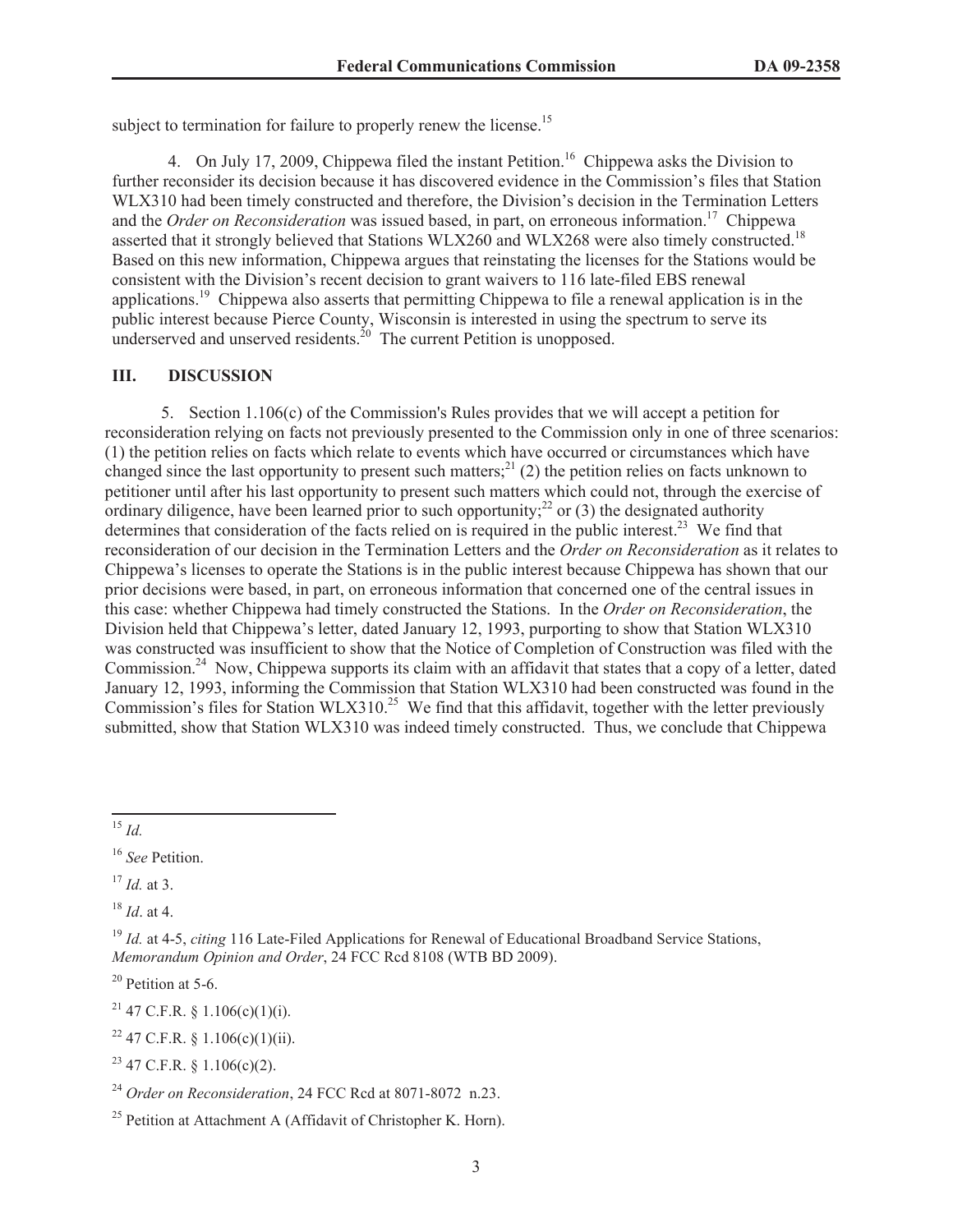has shown that it constructed Station WLX310 and properly filed a Notice of Completion of Construction before February 5, 1993, the deadline required by former Section 73.3534(a) of the Commission's Rules.<sup>26</sup>

6. We further find that it is in the public interest to reconsider our decision in the Termination Letters and the *Order on Reconsideration* as it relates to Stations WLX260 and WLX268. Taken together, the facts support a conclusion that Chippewa did construct both stations before the deadline required by Section 73.3534(a) of the Commission's Rules. First, the authorizations for all three stations were granted within the period of one year: Chippewa was granted authorizations to operate Stations WLX260, WLX268, and WLX310 on September 4, 1990,<sup>27</sup> January 17, 1991,<sup>28</sup> and August 5, 1991, respectively.<sup>29</sup> The construction deadlines for each station were also within one year: the deadlines for constructing Stations WLX260, WLX268, and WLX310 were March 4, 1992,<sup>30</sup> July 17, 1992,<sup>31</sup> and February 5, 1993, respectively.<sup>32</sup> In addition, the Geographic Service Areas for Stations WLX260, WLX268, and WLX310 overlap.<sup>33</sup> Chippewa leased all three stations to Todd Communications, Inc. ("Todd"), which assisted Chippewa in complying with Commission regulations.<sup>34</sup> In view of these facts, we conclude that all three of the stations were part of the same system. Given the respective construction deadlines, Notices of Completion of Construction for Stations WLX260 and WLX268 were required to be filed months before the Notice of Completion of Construction for Station WLX310. Although Chippewa has not presented the filed Notices of Completion of Construction for WLX260 and WLX268,  $35$  we find that the facts support a reasonable inference that Chippewa constructed Stations WLX260 and WLX268 by the deadline required under former Section 73.3534(a) of the Commission's Rules.

7. Therefore, we reconsider our earlier decision to terminate Chippewa's authorization to operate the Stations based on failure to construct. We note, however, that the Termination Letters and *Order on Reconsideration* also stated that failure to timely file renewal applications for the Stations constituted another basis for terminating Chippewa's licenses to operate the Stations.<sup>36</sup> Under the Commission's former rules applicable to the Instructional Television Fixed Service ("ITFS"), the predecessor-in-interest to EBS, renewal applications were due the first day of the fourth full calendar month prior to license expiration.<sup>37</sup> Chippewa's licenses to operate Stations WLX260, WLX268, and WLX310 expired on September 4, 2000,<sup>38</sup> January 17, 2001,<sup>39</sup> and August 5, 2001, respectively.<sup>40</sup> In response to the

 $37$  47 C.F.R. § 74.15(e).

<sup>40</sup> *Id*.

<sup>&</sup>lt;sup>26</sup> WLX310 Termination Letter at 1.

 $27$  WLX260 Termination Letter at 1.

 $^{28}$  WLX268 Termination Letter at 1.

<sup>&</sup>lt;sup>29</sup> WLX310 Termination Letter at 1.

<sup>&</sup>lt;sup>30</sup> WLX260 Termination Letter at 1.

<sup>&</sup>lt;sup>31</sup> WLX268 Termination Letter at 1.

<sup>&</sup>lt;sup>32</sup> WLX310 Termination Letter at 1.

<sup>&</sup>lt;sup>33</sup> Sprint Nextel Opposition at Appendix C.

<sup>&</sup>lt;sup>34</sup> Petition at 3.

<sup>&</sup>lt;sup>35</sup> Petition at 4.

<sup>36</sup> WLX260 Termination Letter at 2; WLX268 Termination Letter at 2; WLX310 Termination Letter at 2; *Order on Reconsideration*, 24 FCC Rcd at 8071-8072 n.23.

<sup>&</sup>lt;sup>38</sup> WLX260 Termination Letter at 2.

<sup>39</sup> *See* First Petition at 4 n.7.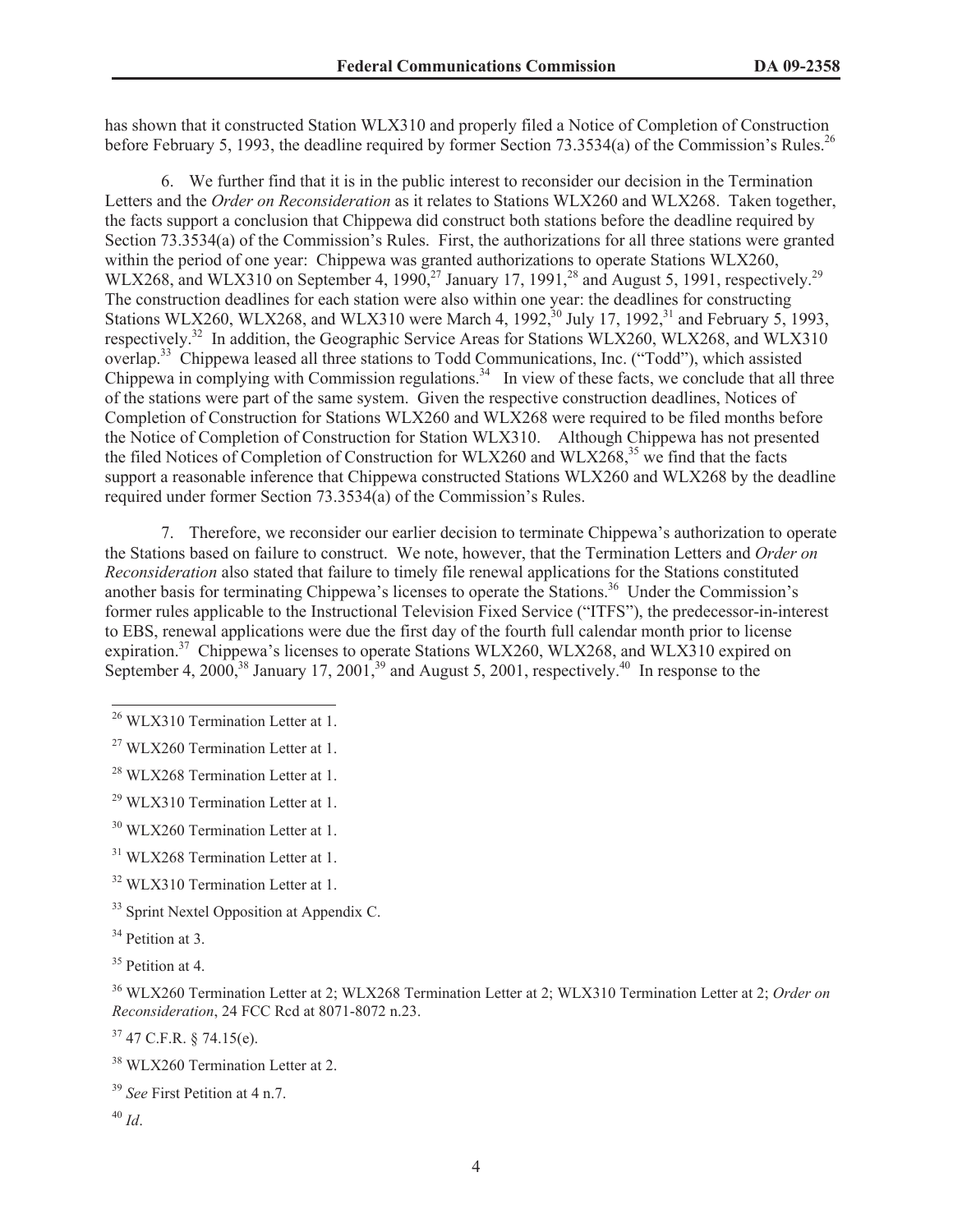Termination Letters, Chippewa also sought a waiver of Section 1.949(a) of the Commission's Rules to permit it to file untimely renewal applications. <sup>41</sup> While we held in the *Order on Reconsideration* that the failure to file a renewal application constituted an independent basis for terminating the license and dismissed Chippewa's waiver request, $42$  on further reflection, we believe the clear intent of the Termination Letters was to terminate the licenses for failure to comply with both the construction requirement and the renewal requirement. In light of our conclusion that Chippewa complied with the construction requirement, we believe that the licenses should be reinstated and Chippewa should be given the opportunity to file late-filed renewal applications with requests for waiver.<sup>43</sup>

8. Chippewa recognizes that the Commission's Rules require that renewal applications must be filed electronically using Form 601,<sup>44</sup> and it promises to "move rapidly" to file renewal applications once the licenses are reinstated.<sup>45</sup> Consistent with our treatment of other reinstated licenses,  $46 \text{ we direct}$ Chippewa to file renewal applications for the Stations with appropriate requests for waiver within 30 days of the release of this *Order on Further Reconsideration*. Failure to file such applications within the designated time period will result in a new determination that Chippewa is no longer interested in the licenses and that the licenses are terminated. While it appears that good cause may exist for waiver of the rules to allow consideration of late-filed renewal applications, a decision on any waiver requests filed with those applications will be made in connection with those applications, including any petitions to deny that may be filed against the renewal applications. Furthermore, any decision on whether Chippewa will be allowed to "split-the-football" with neighboring co-channel licensees will be made in connection with action on the renewal applications. If Chippewa believes it should be allowed to "split-the-football," it should make a showing in its renewal applications explaining why it believes it is entitled to "split-thefootball."

# **IV. CONCLUSION AND ORDERING CLAUSES**

9. We reverse our prior decision denying Chippewa's previous request for reconsideration of our decision terminating its licenses to operate the Stations and find that Chippewa has shown that it has constructed the Stations within the deadline required under former Section 73.3534(a) of the Commission's Rules. We therefore reinstate the licenses and direct Chippewa to electronically file renewal applications, with associated waiver requests, within 30 days of the release of the *Order on Further Reconsideration.*

10. ACCORDINGLY, IT IS ORDERED THAT pursuant to Sections 4(i) and 405 of the Communications Act of 1934, as amended, 47 U.S.C. §§ 154(i), 405, and Section 1.106 of the Commission's Rules, 47 C.F.R. § 1.106, the Petition for Further Reconsideration filed on July 17, 2009 by Chippewa Valley Technical College IS GRANTED.

<sup>44</sup> *See* 47 C.F.R. § 1.913(b).

 $45$  Petition at 6.

 $41$  47 C.F.R. § 1.949(a).

<sup>42</sup> *Order on Reconsideration* at n.23.

<sup>&</sup>lt;sup>43</sup> We note that the *Order on Reconsideration* affirmed the termination of several other EBS licenses. Because the other former licensees did not request reconsideration or Commission review of the *Order on Reconsideration*, the termination of those licenses is now final, and we will not consider further pleadings regarding those terminated licenses.

<sup>46</sup> *See* Brantley County Board of Education, *et al.*, *Order on Reconsideration*, 24 FCC Rcd 8102, 8106 ¶ 12 (WTB BD 2009).